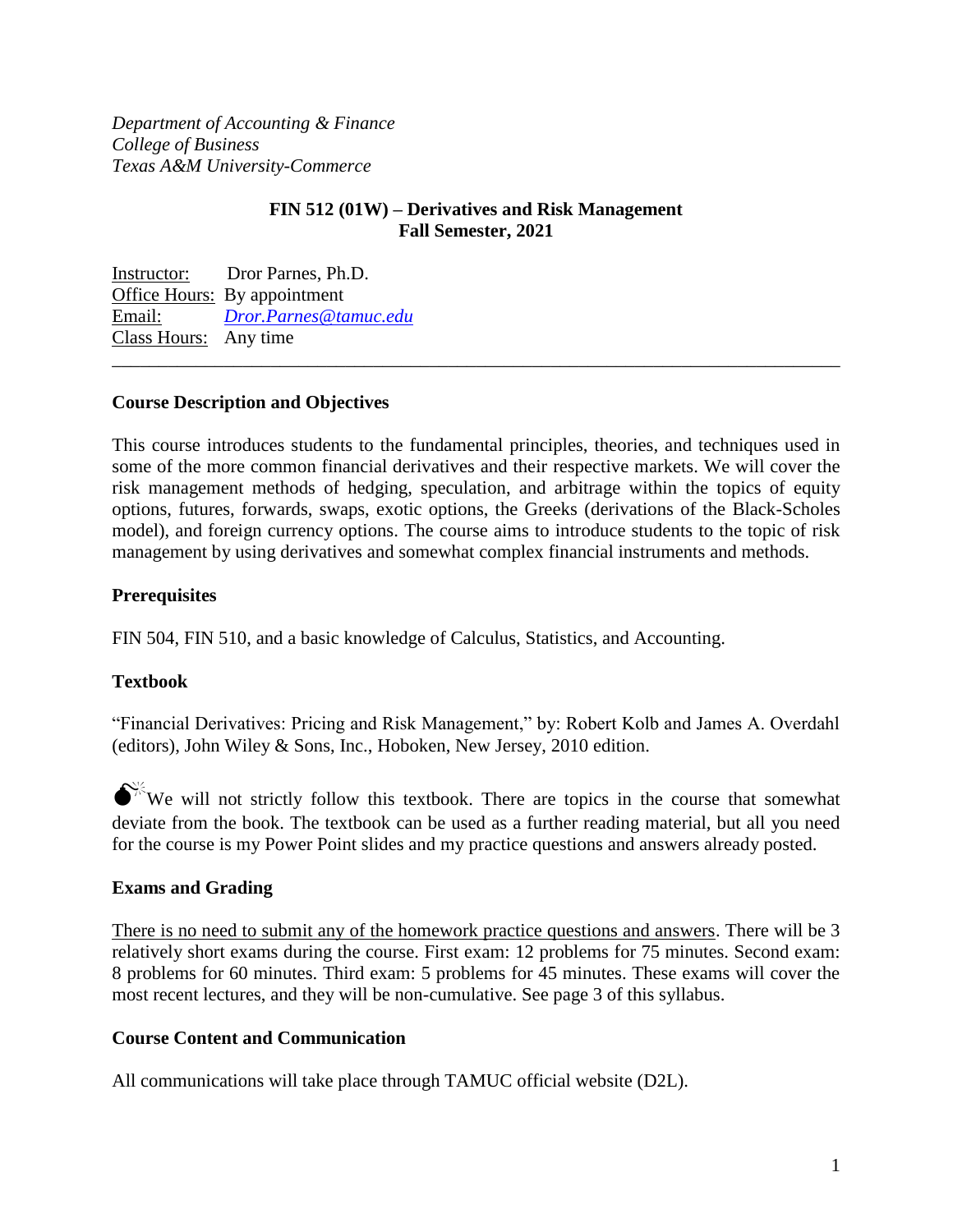## **Grading System**

Your final grade will be based on the accumulated correct answers in the 3 exams during the course (since there are 12, 8, and 5 problems in these 3 exams, respectively, it means that there are 25 problems in total, so each question gets 4 points, with a total of 100 points to all three exams together). Once this final score is computed, I will assign a final grade according to: 'A' (from 90 to 100), 'B' (from 80 to 90), 'C' (from 70 to 80), 'D' (from 60 to 70), 'F' (less than 60). *There will be no more optional bonus points or mercy assignments, so make sure to do your best on these exams!*

 $\bullet^{\%}$  We will use a lot of calculus, mathematical, and statistical methods during the course. I will attempt to clarify these techniques when it is relevant, yet I can only do that concisely. Make sure to refresh your memory with those techniques. The best time to do that is yesterday!

## **Attendance and general behavior**

This is an online course and students must have high self-discipline. It is your responsibility to listen to the online lectures, to download / print the Power Point presentations and the practice questions and answers, and to take as many notes as you can. If you have additional questions, catch my attention right away (likely through email), or come to discuss it over office hours, but please do not wait until the last moment before the exams.

### **Students with Disabilities**

The Americans with Disabilities Act (ADA) is a Federal anti-discrimination statute that provides comprehensive civil rights protection for persons with disabilities. Among other things, this legislation requires that all students with disabilities be guaranteed a learning environment that provides for reasonable accommodation of their disabilities. If you have a disability requiring an accommodation, please contact:

Office of Student Disability Resources and Services, Gee Library Room 132 Phone: (932) 886 – 5150 or (932) 886 – 5835 Email: *[Rebecca.Tuerk@tamuc.edu](mailto:Rebecca.Tuerk@tamuc.edu)*

## **Scholastic Dishonesty**

Academic integrity is the cornerstone of the university. Any student, who attempts to gain an unfair advantage over other students by cheating, will fail the course and be reported to Texas A&M University-Commerce. "All students enrolled at the University shall follow the tenets of common decency and acceptable behavior conductive to a positive learning environment" Student Handbook.

#### **Nondiscrimination Statement**

Texas A&M University-Commerce will comply in the classroom, and in online courses, with all Federal and state laws prohibiting discrimination and related retaliation on the basis of race,